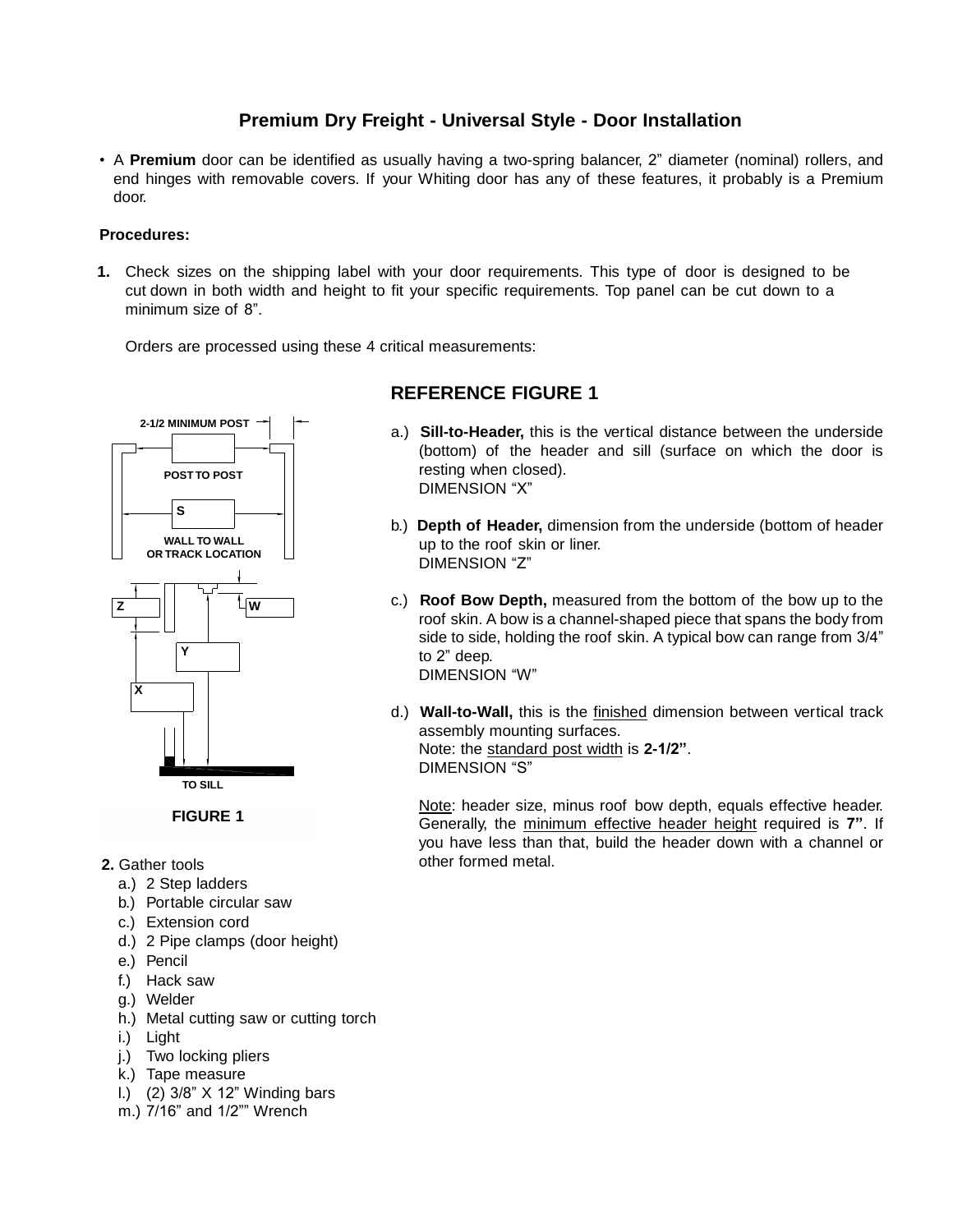- n.) Hammer
- o.) Approx. 4" x 4" steel shim
- p.) Drill with 3/16" and 1/4" bit
- q.) Square
- r.) Scribing tool
- s.) 2 Saw horses
- t.) Air rivet gun with rivet tip
- u.) Bucking bar
- v.) Punch
- w.) Sealant

It is important to understand each step in the installation procedure before attempting to install the door.

**3.** Check Components

The component parts should be checked to make sure you have all the necessary items and are familiar with them. For a complete new installation, you should have (standard packaging):

Bundle containing the door, cables, hardware box, and side seals (if ordered), Balancer spring assembly, Set of vertical tracks, Set of horizontal tracks.

- **4.** Install Vertical Track
	- a.) Vertical track consists of a mounting angle with straight track welded to it. Cut both the mounting angle and track (at the bottom) so the length of mounting angle equals the sill-to-header distance. (See Step 1A)
	- b.) Temporarily secure track so that they are square against the sidewall and post.
		- **SEE FIGURES 2, 3 AND 4**



c.) Check that they are parallel with each other by taking measurements at top, bottom and middle. Allow no more than 1/8" difference. Shim accordingly, if necessary. Do not force. Secure in place by welding, riveting or bolting. Caution: Be very careful when putting anything into the tracks. Fasteners should be chosen that have a low head profile. They must be installed squarely - never at an angle. A protruding head will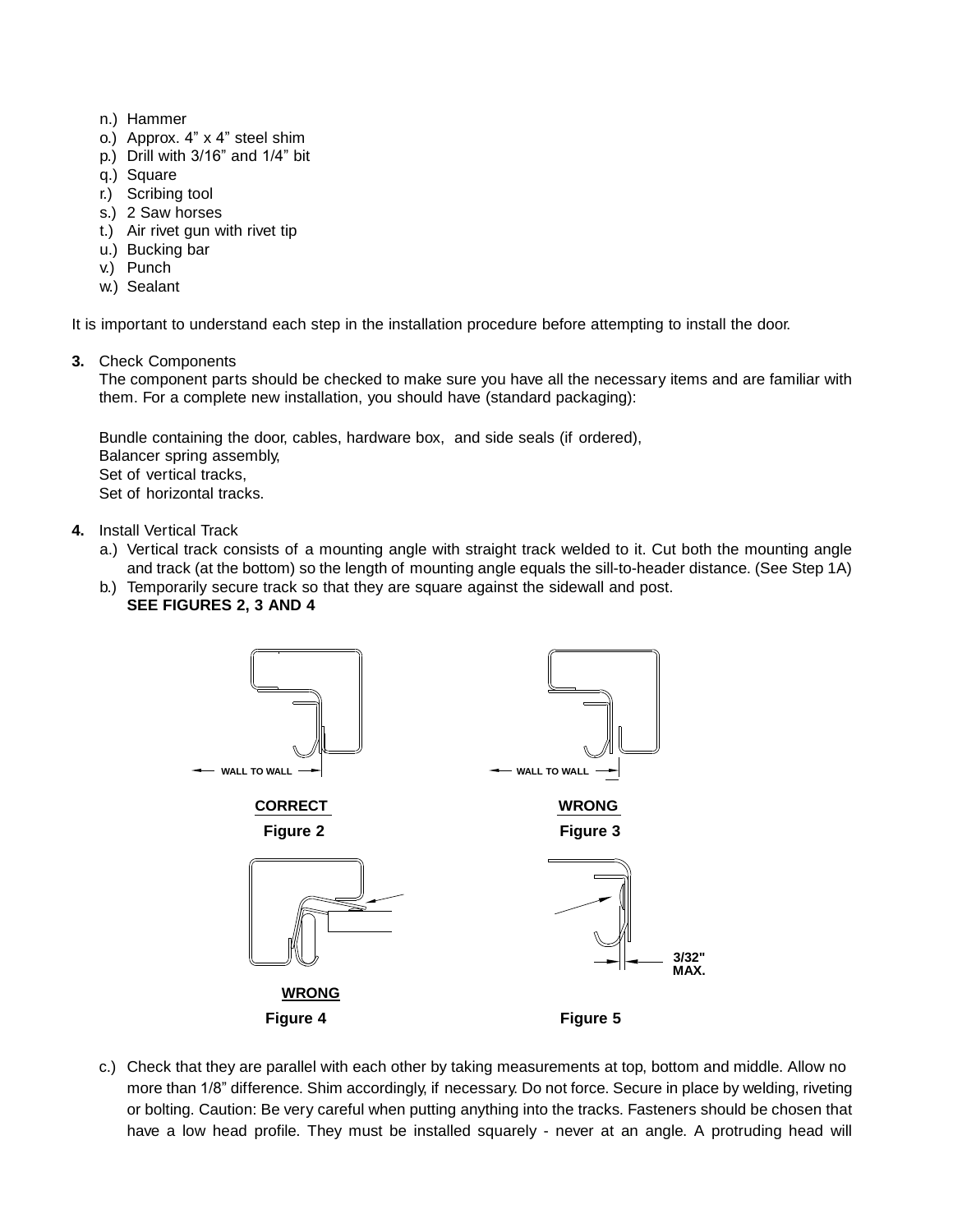interfere with roller travel, causing the door to work hard. Such an installation will cause a door to develop hardware and maintenance trouble later on. **SEE FIGURE 5**

- d.) Secure vertical to post and sidewall by welding.
- e.) Use sealant along seam between mounting angle and post.
- **5.** Install Horizontal Track
	- a.) It is very important to maintain track spacing on the vertical, onto the horizontal as well. In order to do this, place a 5/16" thick shim between track and mounting angle in the vertical, and allow it to extend up into the horizontal approx. 6".
	- b.) Check that top of horizontal track is parallel with roof. Standard measurement is 2-3/4" (2" min) from bottom of roof bow to top of track. Cut either horizontal or vertical track as necessary. Be aware that horizontal has a short section (approx. 4") that is straight. It is easier to cut horizontal than vertical. If length to be cut is less than 4", horizontal can be cut, otherwise cut the vertical.
	- c.) Secure in place with rivets, bolts, or weld in a minimum of 4 places. SEE FIGURE 5 Plug weld holes are provided for attachment near the vertical. A variety of clips or shims are available to ease attachment. Make sure distance between tracks is maintained throughout, especially in the radius. This could be an area where door clearance is tight.
		- Shallow header installation requires special track.
- **6.** Install Balancer (2-spring, 2 cable type balancer)





- a.) 3 mounting brackets are required, center, roadside\* and curbside\*. It is important that mounting surface is flush (in line) to all three locations. If necessary, install mounting plates of sufficient size to serve as a base for the balancer brackets. (SEE FIGURE 6)
- b.) Locate center bracket at centerline of header. Position it so pointed tab is at top, angled section at bottom. **(SEE FIGURE 6)**
- c.) The location from centerline for both end brackets can be determined by subtracting 1-1/4" from shaft length and dividing by 2. For example: 93" shaft, less 1-1/4", equals 91-3/4"; divided by 2 equals 45-7/8". NOTE: shaft length can never be longer than door width. If it is necessary to cut the shaft, cable anchor locations on the bottom of the door should be moved.
- d.) Brackets should be located as high as possible on header with triangle-shaped portion of bracket up to roof or liner of body.
- e.) Attach brackets to header securely.
- f.) Install a cotter pin in end of balancer shaft, through hole closest to the cable drum painted red.
- g.) Insert the other end of shaft into curbside balancer bracket.
- h.) Move balancer so that squared portion of shaft fits into center bracket.
- i.) Mount the red end into **roadside** bracket and install second cotter pin to hold it from shifting sideways.
- j.) Fasten center clamp on center bracket, making sure the angled edge is towards the bottom.

\* When looking out from the rear of the unit, "curbside" is on your left, "roadside" is on your right.

Note: some installations have a very narrow (less than 6") header called a "shallow header". In this case, special balancer brackets are required. Also, a shallow header installation differs from the standard procedure as the end of the balancer, which is painted red, mounts on the **curbside**.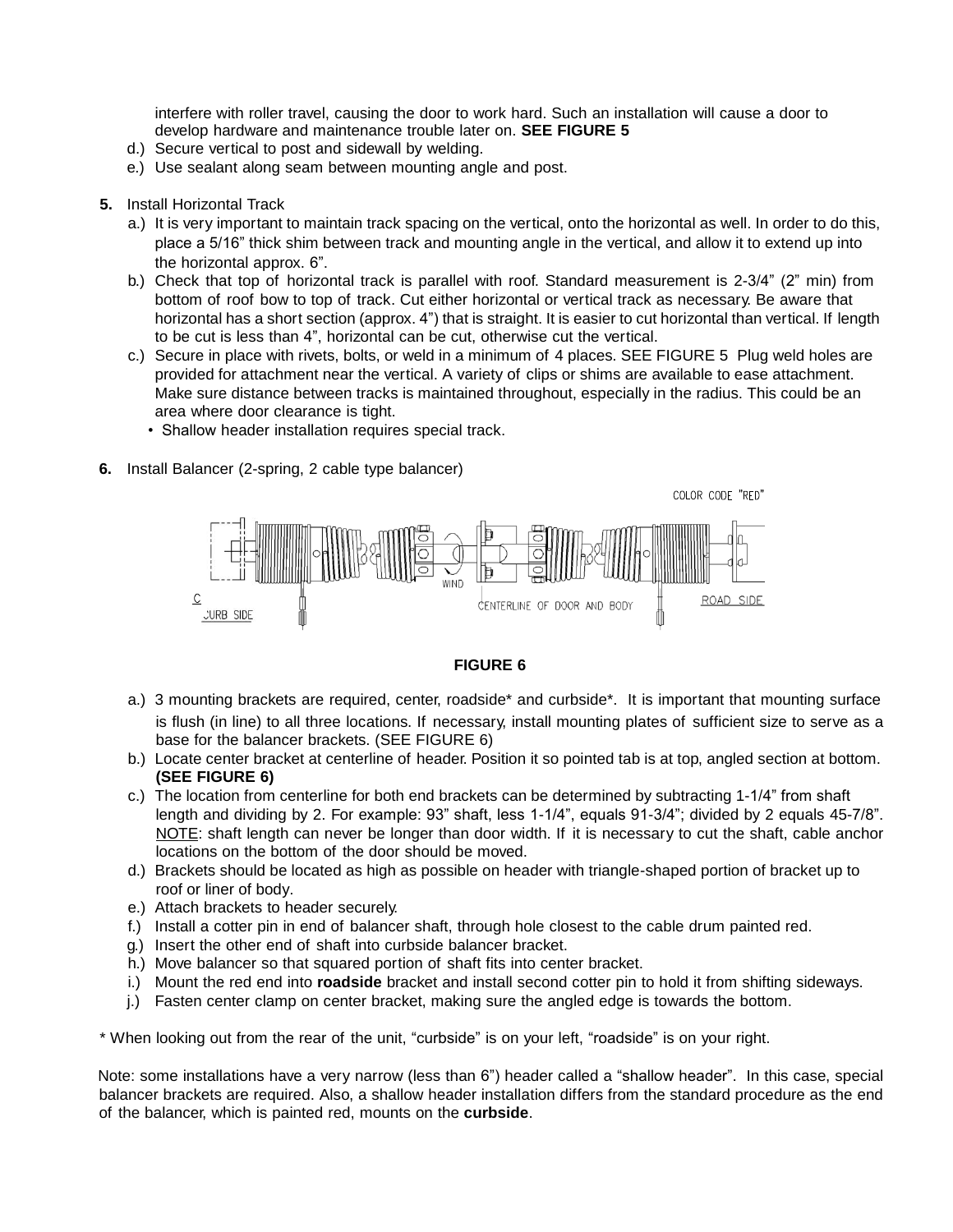- **7.** Cut Door
	- a.) Lay bottom and top halves of door on saw horses, **face down**.
	- b.) Clamp halves together using 2 pipe clamps.
	- c.) Determine door width by subtracting 2 3/4" from wall to wall (see step 1 D).
	- d.) Cut door to proper width.
	- e.) Position hinges. It is important that hinge pin be positioned directly at panel joint. Hinge is located with studs below joint. (Use opposite side end hinge as reference.) At point where halves join, insert bolts.
	- f.) Using hinge as template, drill for 1/4" end hinge rivets.
	- g.) Rivet hinges in place.
	- h.) Mark **steel** "U" channel for cutback, using opposite edge of door as reference. If channel is **aluminum**, do not cut back the channel. However, it is necessary to notch both front and back side of the extrusion at this time.
	- i.) Using a hacksaw, cut steel channel and wood at an angle, for approx. 1-1/4" long.
	- j.) Position bottom roller cover on bottom bracket stud plate. Place on edge of bottom panel "U" channel. Using the opposite side bracket as reference, mark location of roller cover tab on channel. Drilling a series of 3/16" holes, create a slot for the tab.
	- k.) Insert cover in slot and rotate over stud.
	- l.) Mark location of hole in bracket and drill.
	- m.) Remove cover, drill second hole and rivet bracket to door.
	- n.) Install cover, tighten nut.
	- o.) Locate cable anchor "U" bolts 93" balancer shaft 42 3/4" off centerline

| 93 balancer snaπ   | 42.3/4 OIT Centerline  |
|--------------------|------------------------|
| 87" balancer shaft | 39 3/4" off centerline |
| 84" balancer shaft | 38 1/4" off centerline |
| 82" balancer shaft | 37 1/4" off centerline |
| 80" balancer shaft | 36 1/4" off centerline |

- p.) Mark centerline of door on bottom channel.
- q.) Position center of lock on centerline mark, moving it down as far as possible.
- r.) Using the lock as a template, drill 3 holes across the bottom and in each upper corner (5 places).
- s.) Rivet in place.
- t.) With lock handle in closed position (horizontal), carefully locate lock keeper at end of handle.
- u.) Drill and rivet keeper.
- v.) Cut top panel to give proper door height. Door height equals sill-to-header measurement (see step Minimum top panel size is 8".
- w.) Install both top closure brackets. Proper location for base is down 5/8" from top of wood, over 1/4" from edge of door.
- x.) Cut top seal to door width. Using nails, locate seal on top panel and rivet to door in 3 places.
- **8.** Paint door
	- a.) Door can be painted now or after installation. This depends upon several factors, such as if the frame is already painted.
- **9.** Install Door Unit (3 people necessary)
	- a.) Place a locking pliers firmly in the horizontal track (both sides) just before the radius, about 16" from the header. This will keep the door from closing once it is rolled into the track.
	- b.) Using 2 people, carry the lower half of the door into the unit; face up, with break joint first, bottom of door nearest rear.
	- c.) Tip door slightly to pass by the frame.
	- d.) Lower one edge only, resting it on the floor, install rollers into opposite side end hinges and bottom roller bracket\* (3 people).
	- e.) Bring door back to level and repeat with opposite side\*. NOTE: keep door against sidewall and slide down wall to keep rollers from falling out.
	- f.) Move door section to the front of unit by sliding it along the floor on the rollers of one edge.
	- g.) Place 2 stepladders at end on horizontal track.
	- h.) Position 2 people at bottom seal (both sides) and 1 person in center of break joint.
	- i.) Keeping door flat, raise section and insert rollers into track.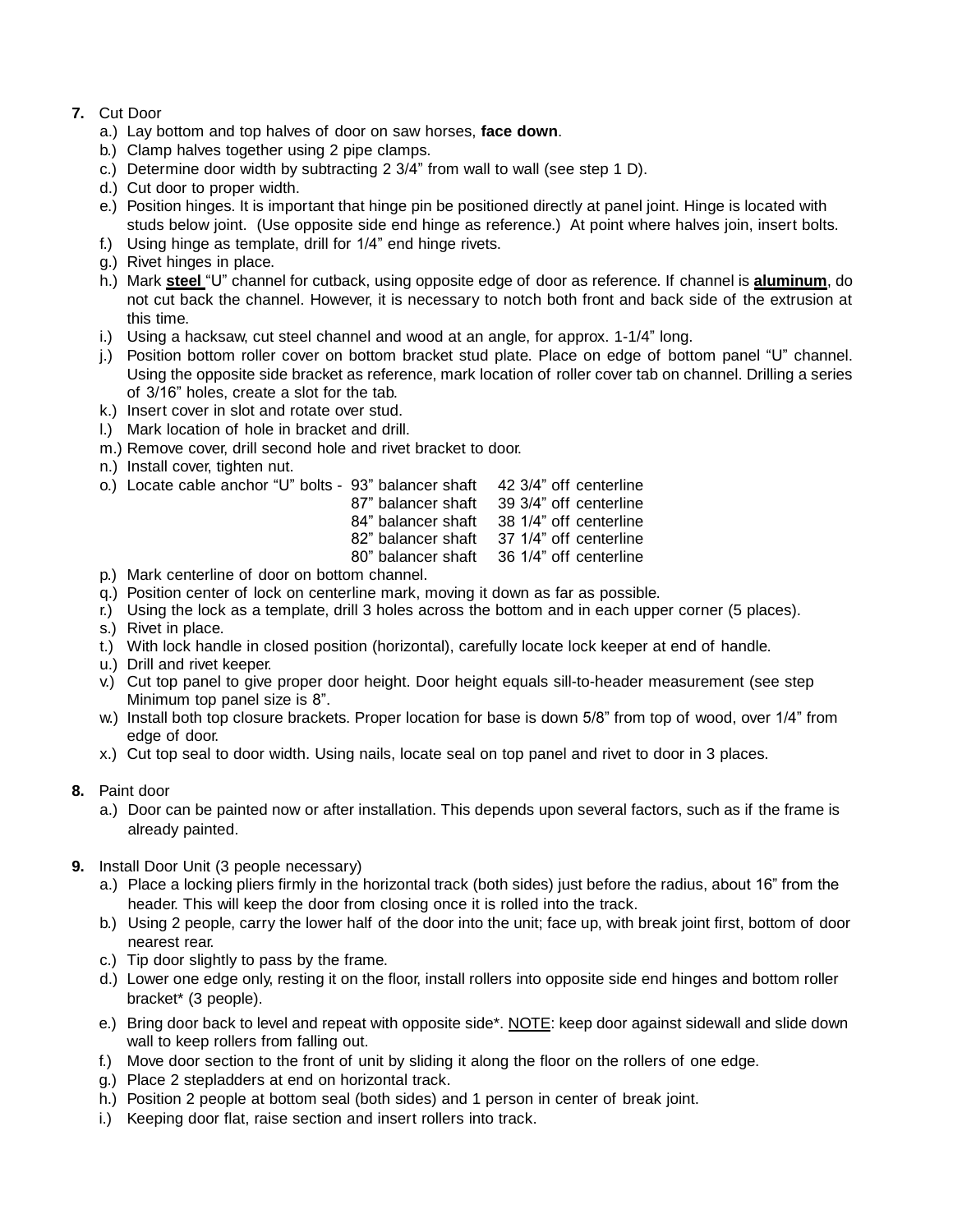- j.) Push door down track until it is stopped by the locking pliers.
- k.) Repeat procedure with top section\*.
- l.) Install rubber track stops, bolts and nuts.
- m.) Join two halves of door together. Be careful not to over tighten nut. Doing so will pull the head of bolt into the wood.

\* Special washers should be placed on roller shafts at first joint (second roller) from bottom and top of door. Depending upon the amount of side movement, 3 or 4 spacer washers (total of 16) should be installed. These washers are very important, as they accurately position the door, keeping it from binding on the track, help cables wind on the drum, provide for correct side seal and lock operation. Check door for movement (1/4" min – 3/8" max)

**10.** Balancer Winding (2-spring style - wind with door **open**)

- **Note:** 1.) Cotter pins and center clamp have been installed previously.
	- 2.) Instructions are for a standard header, NOT a shallow header.
- a.) Install cables onto bottom of door using "U" bolts. Make sure that the cut end of cable is closest the face of door.
- b.) Loosen set screws in winding cone.
- c.) Wind cable into cable drum following grooves. It is important that end of cable is inserted fully into notch. If this is not done properly, it could interfere with drum movement. Cable should come off of the **bottom** of drum \* and connect to door. **SEE FIGURE 7**

**ROOF LINE**

**BALANCER BRACKET HEADER** FIGURE 7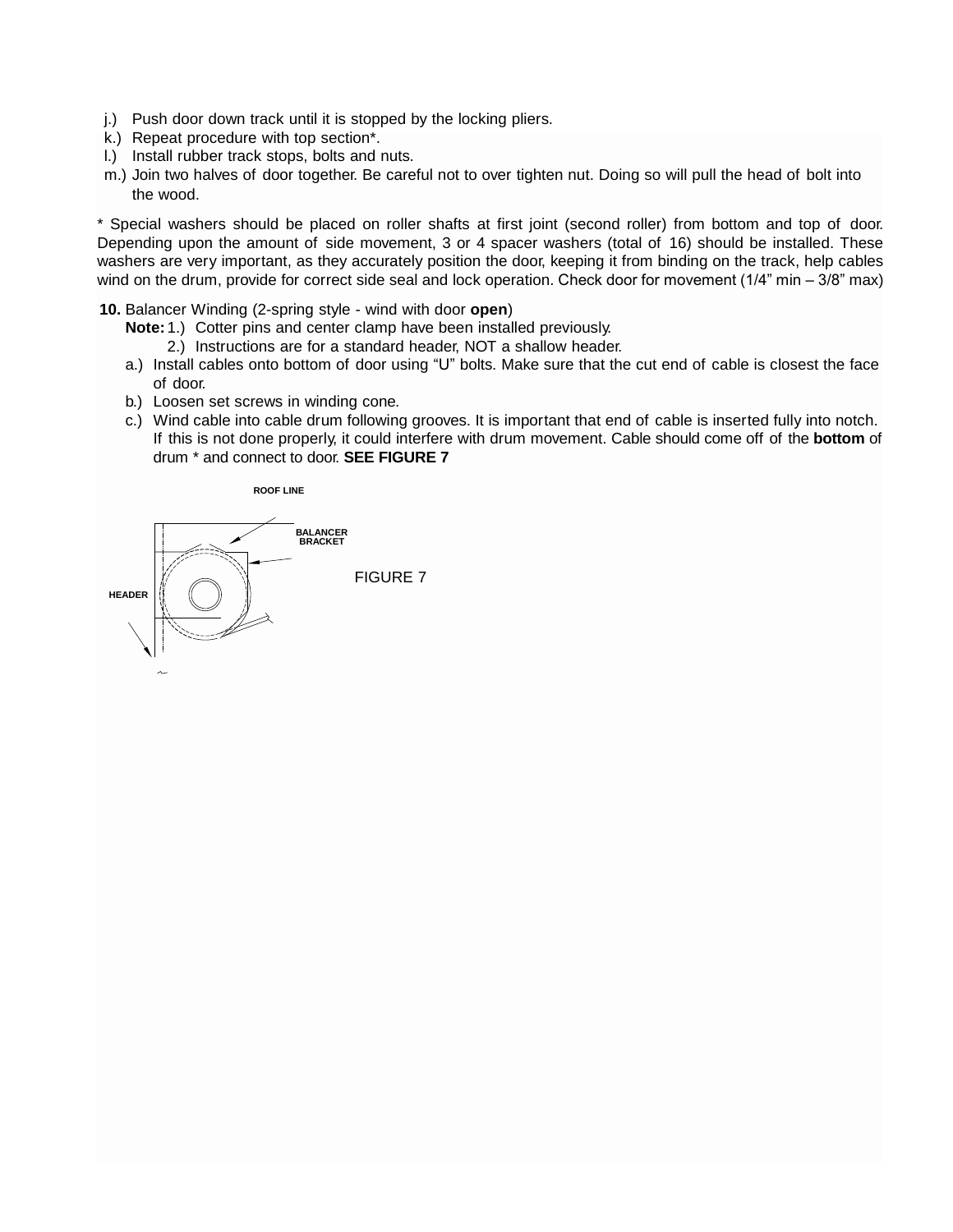d.) When all cable has been put onto drum, continue to wind **4 full turns**. Pull **down** on winding bar for

standard header\*. Make sure cable drum is positioned about 1/4" from balancer bracket and tighten

all set screws in winding cone.

e.) Repeat for opposite side.

f.) Remove both locking pliers from tracks. Be aware that door will rebound down to "normal" open

position.

g.) Check door operation. Cable should wind onto drum evenly, and not be pulled over onto spring area

or on top of cable that is already on the drum.

h.) Adjust turns if necessary by adding or subtracting 1/4 turns. A properly adjusted door should be

"balanced" and neither rise nor fall without assistance. When newly installed, the door may creep

upward slowly, but never downward. If necessary, carefully adjust spring tension in ¼ turn increments.

- \* Shallow Header notes:
	- Cable comes off the **top** of drum.
	- Wind spring by pushing **up** on winding bar.
	- Use balancer with 6 hole winding cones.

**11.** Latch Plate

Note: Latch plate is attached to the sill, usually by welding. They vary in type, style, material size and

location, depending upon the type of lock and part number of side seals. If you are not using a latch plate

supplied by Whiting Door Manufacturing, make sure it is of equal thickness and strength. If track spacing

is not 5/16", latch plate location must be changed. Not all are automatically placed on the centerline of

the sill.

- a.) Mark sill using latch plate as template.
- b.) Check location by lowering door and comparing with lock. c.) Cut sill if necessary.
- d.) Position flush with top of sill (very important).
- e.) Weld.
- f.) Allow to cool, close door.
- g.) Check lock operation.